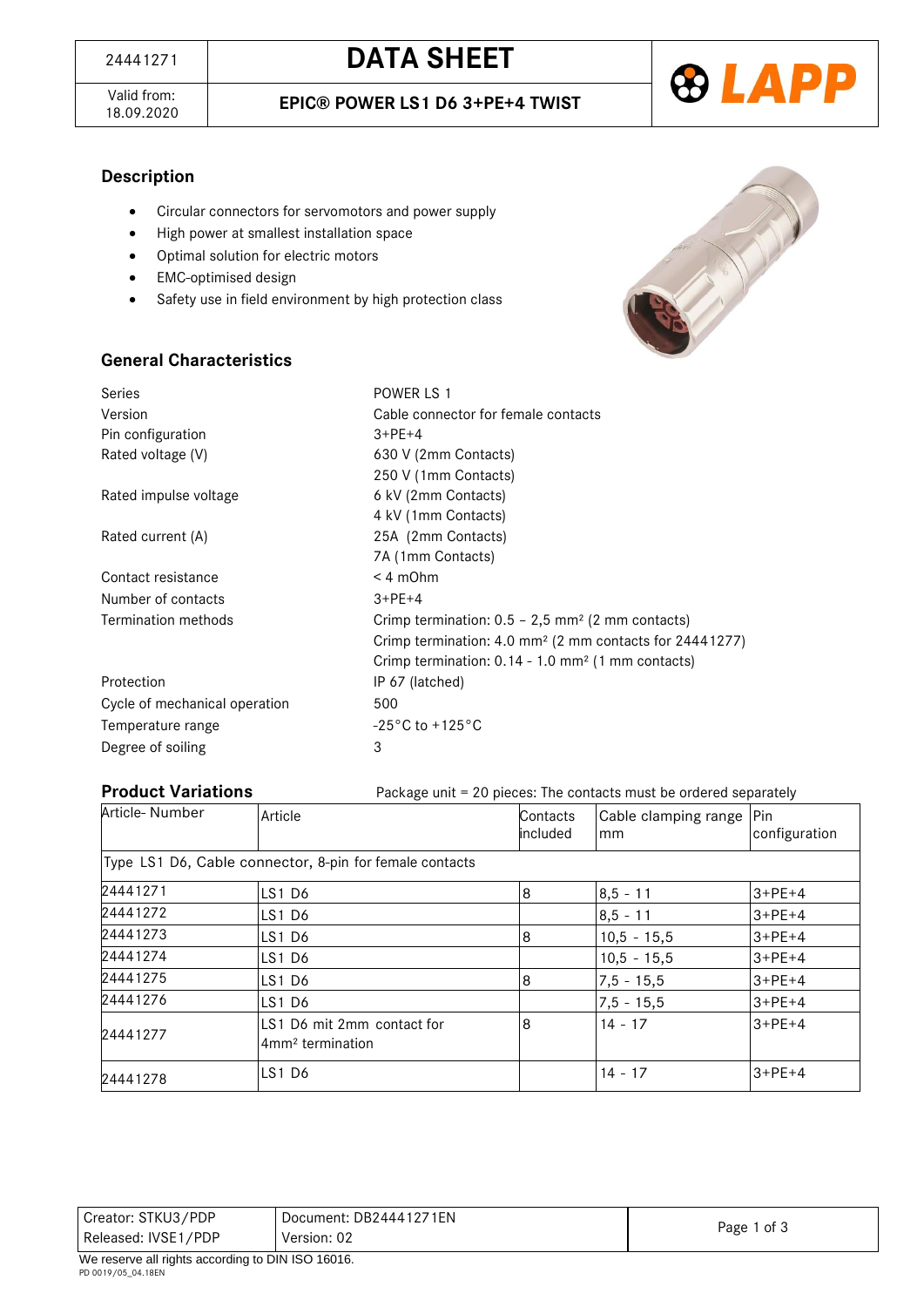Valid from:<br>18.09.2020

18.09.2020 **EPIC® POWER LS1 D6 3+PE+4 TWIST**



## **Materials and Surfaces**

| Housing         | Nickel-plated zinc die-casting, nickel-plated brass |
|-----------------|-----------------------------------------------------|
| Insert          | PА                                                  |
| Seal            | <b>FPM</b>                                          |
| Contact         | <b>Brass</b>                                        |
| Contact surface | AU                                                  |
|                 |                                                     |

## **Approvals**

UL E-File Number **E249137** 

# **Standard**

Safety Standard IEC 61984, UL 2238, CSA 22.2 182.3



## **Technical Drawing**



| Article number | * wrench size |
|----------------|---------------|
| 24441271       | 26            |
| 24441272       | 26            |
| 24441273       | 26            |
| 24441274       | 26            |
| 24441275       | 27            |
| 24441276       | 27            |
| 24441277       | 27            |
| 24441278       | 27            |



Good chemical resistance



Corrosion-resistant



Industrial machinery and plant engineering

| .<br>.              | $\sim$ $\sim$ $\sim$ $\sim$ $\sim$ $\sim$ $\sim$ |             |
|---------------------|--------------------------------------------------|-------------|
| Released: IVSE1/PDP | Version: 02                                      | Page 2 of 3 |
| Creator: STKU3/PDP  | Document: DB24441271EN                           |             |